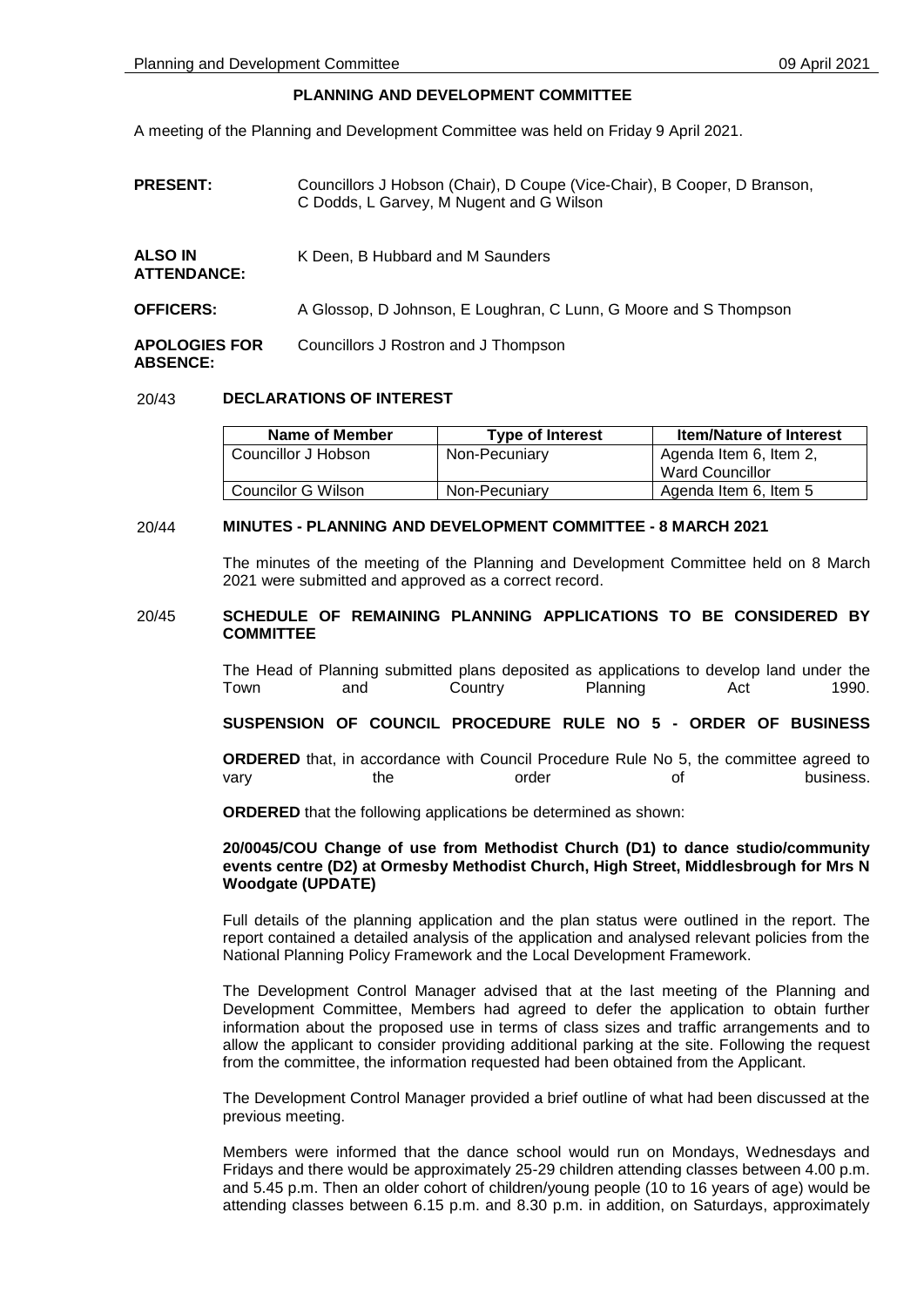25 to 30 children and young people would be attending classes between 9 a.m. and 1.00 p.m.

It had been indicated by the Applicant that parents and carers dropped off and picked up their children but did not stay at the establishment. It was also advised that timings had been staggered to address traffic congestion.

In terms of competitions, those took place once a month from February to June and September to December. The competitions took place from 9.00 a.m. until 8.30 p.m. with approximately 25 to 30 children and young people taking part. The Applicant had also advised that coaches and mini buses did not access the site, as the competitions were local events.

Members were advised that the car park would be clearly marked and would include pick up/drop off zones.

The Development Control Manager advised that the recommendation was to approve the application with conditions, alongside the inclusion of an additional condition requiring parking spaces to be clearly marked on the site in order to allow maximum use of the car park.

Two Ward Councillors were elected to address the committee.

In summary, the Ward Councillors commented that they welcomed the application, however, given the parking issues associated with Pritchett Road and the junction of Pritchett Road/Ladgate Lane, it was requested that road markings be introduced to prevent parking across driveways and improve access at the junction. In response, the Highways Development Engineer advised that to undertake that work, a Traffic Regulation Order would need to be submitted to the Highways Team. The Development Control Manager advised that the request could be included as a suitably worded condition.

A representative of the Applicant was elected to address the committee, in support of the application.

In summary, the representative advised that measures had been introduced to reduce the impact of parking issues. Parents/carers had been provided with guidance and advice on drop offs/pick-ups and parking to reduce the impact on nearby residents. It was also commented that class sizes had been reduced and staggered drop offs and pick-ups had been introduced. The benefits that the dance studio would deliver to the local community were also outlined.

**ORDERED** that the application be **Approved on Condition** for the reasons set out in the report and subject to the inclusion of an additional condition, outlined below:

#### **Additional condition: Traffic Regulation Order**

**Within two months of the date of this approval, details of necessary Traffic Regulation Orders to install double yellow lines at the junction of Pritchett Road/Ladgate Lane and white H bar markings across driveways to residential properties shall have been submitted to and agreed in writing with the Local Planning Authority along with details of implementation. The scheme shall be completed in accordance with the approved details within three months of the proposed use commencing on site.** 

**Reason: To prevent undue impacts to the freeflow of traffic and blocking of driveways taking into account the sites close proximity to a primary road and near to residential drives and having regard for Policy CS4 of the Local Plan and section 9 of the NPPF**..

**21/0058/FUL Erection of single storey community facility, compromising of a multi-use hall and 2 multi-purpose rooms with associated car park and external works at Site of Old Southlands Centre, Ormesby Road, Middlesbrough for Environment and Commercial Services**

Full details of the planning application and the plan status were outlined in the report. The report contained a detailed analysis of the application and analysed relevant policies from the National Planning Policy Framework and the Local Development Framework.

The Development Control Manager advised that the purpose of the application was to seek planning permission for the erection of a single storey community facility, with associated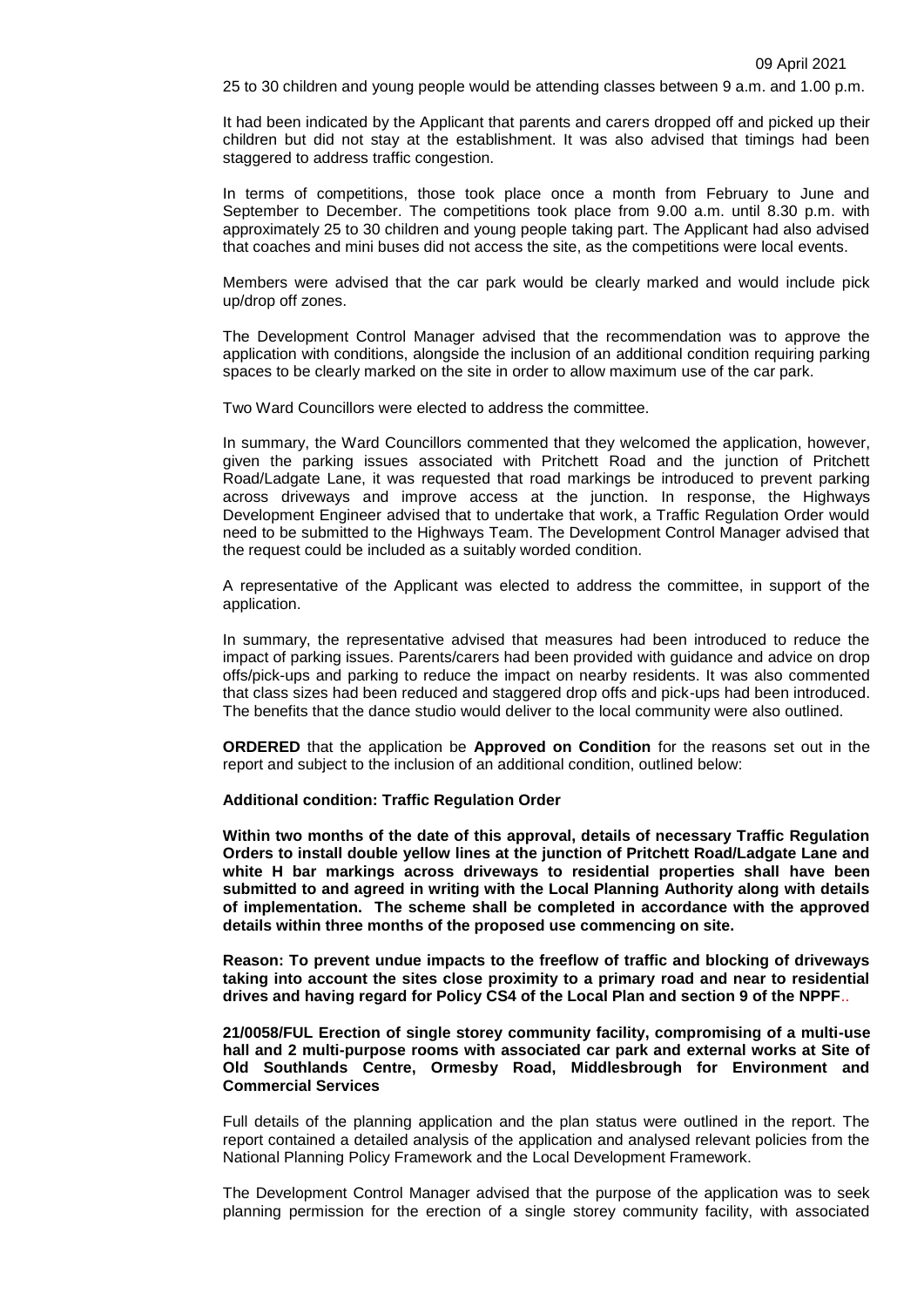works, on the site of the former Southlands Centre.

The application site formed part of the grounds of the former Southlands Centre, being situated at the southern end of the site. To the south, the site was bounded by residential properties on Endeston Road and Hartland Grove. The north, west and east boundaries of the site were bounded by other parts of the former Southlands Centre.

Planning permission was sought for the construction of a new community centre facility comprising a single storey building to be used as a multi-function hall and multi-purpose rooms with associated car park and other works. It was noted that the proposed development formed part of a phased development (funding permitting), with the submitted application being the first phase.

The Development Control Manager made reference to a misprint in paragraph 17 of the submitted report (see bold text). Members heard that the proposed vehicular access to the development would be via the southern entrance (through the residential housing estates), which had previously been closed off when the Southlands Centre was in operation, as all vehicular access/egress to the site was previously via the roundabout further north along Ormesby Road. Re-opening that vehicular access point from the south would inevitably increase vehicular movements through the established residential area and would affect residential amenity. The increase of traffic was **not** likely to be so significant as to notably change the character of the area or noise levels already associated with traffic in the area and thereby, would not have a notable undue impact on the living conditions of occupiers.

Members were asked to note that consultation with surrounding neighbours was still underway and did not expire until the 16 April 2021. The reason it had been requested that Members considered the application, prior to the consultation period ending, was due to there being no meetings of the Planning and Development Committee scheduled for May. The gap between meetings was therefore in excess of 8 weeks, which created issues in respect of the scheduling of works, should the scheme be approved.

Members were advised that following the publication of the agenda, several comments had been submitted in respect of the proposal. Those comments were outlined to the committee:

- The Planning Policy Team had no planning policy concerns and the application accorded with the development plan.
- Environment Health had requested that conditions be imposed in respect of restricting amplified music, limiting hours of operation and conducting assessments for noise and ground remediation.
- Waste Policy Team had requested level access for waste collection and for the turning of refuse vehicles.
- A resident of Endeston Road had expressed concern with the proposed vehicular access to the development, given the congestion issues that were already encountered. It was also requested that the access should be taken off Ormesby Road, which had been the arrangement previously.
- Sport England had raised an objection to the proposal, due to the loss of playing pitches. The Development Control Manager advised that further dialogue with Sport England was required, giving regard for the Southlands site replacing lost pitches that had resulted from the granting of planning permission for the Marton Avenue application. Members were advised that if they were minded to approve the application, and Sports England did not retract their objection, the issue would be referred to the Secretary of State for consideration and a decision.

The application was recommended for approval with conditions, subject to final consideration of all matters raised as part of the consultation process being delegated to the Head of Planning for final decision, in consultation with the Chair and Vice-Chair of the Planning and Development Committee.

A discussion ensued and Members expressed the following concerns:

- the consultation period on the proposal had not been concluded;
- the proposed vehicular access would increase vehicular movements through the established residential area and would affect residential amenity; and
- the loss of playing pitches and the potential impact on local residents.

Members queried why the access off Ormesby Road was not being utilised.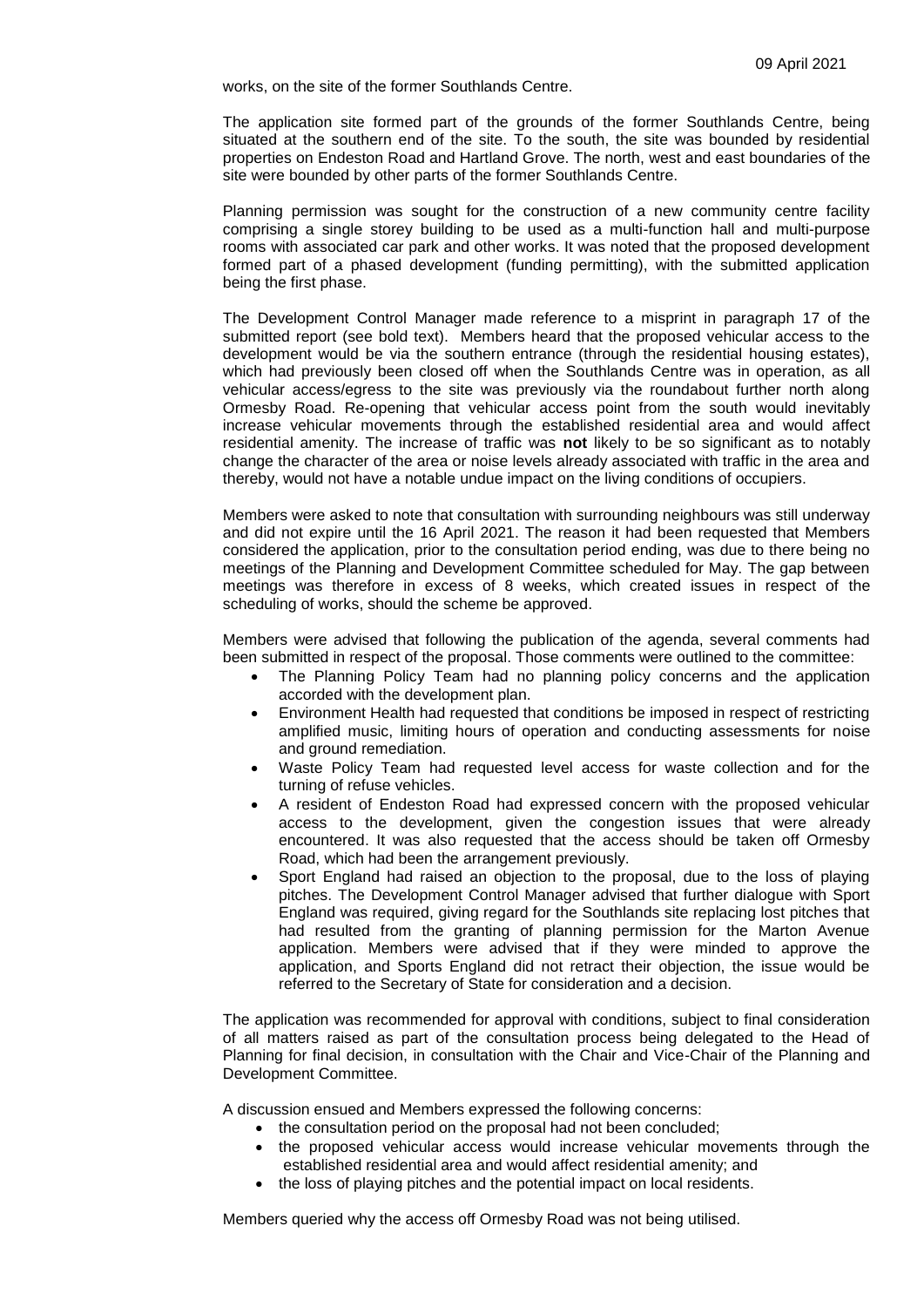Two Ward Councillors were elected to address the committee.

In summary, the Ward Councillors:

- thanked all those involved in the development of the proposal, including officers, elected members and the local community;
- commented that the access/egress to the site needed to be reconsidered;
- requested that access/egress to the site via the southern entrance (through the residential housing estates) should only provide access to emergency vehicles;
- advised that local residents had expressed concerns with the vehicular access point from the south through the established residential area and the impact on safety;
- requested removal of shrubs along Finchale Avenue to improve landscaping and surveillance; and
- queried the location of the entrance to the development and enquired whether the entrance could face the previous access point to the site, located on Ormesby Road.

Several Members commented that they were in agreement with the issues raised by the Ward Councillors and the concerns in respect of access/egress to the site via the southern entrance. Members commented that further information was required regarding the orientation of the building, the access arrangements and the comments received in response to the consultation.

**ORDERED** that the application be **Deferred** for the reasons set out below:

**To allow the consultation phase to complete and to allow further discussion of the proposal relative to its access, position and layout.**

#### **20/0692/FUL Permanent siting of restored railway carriage for use as guest accommodation at Ryehill House, East Brass Castle Lane, Middlesbrough for Mrs Susan Holmes (UPDATE)**

Full details of the planning application and the plan status were outlined in the report. The report contained a detailed analysis of the application and analysed relevant policies from the National Planning Policy Framework and the Local Development Framework.

The Development Control Manager provided a brief outline of what had been discussed at the previous meeting.

The reason the application had been originally deferred was to ascertain additional information in relation to parking, traffic and turning associated with the proposal and with the other property served off the private drive.

It was considered that the additional information adequately demonstrated that there was sufficient space for parking and turning of vehicles associated with the proposed accommodation, subject to it being provided and laid out. Furthermore, it would not affect the existing operation of the Bed and Breakfast or properties in the wider area.

Highways concerns had been raised by various local residents. The site plan submitted in support of the application, indicated that guests arriving to the site would enter via the private track road south of Brass Castle Lane and that six parking spaces would be made available for guests adjacent the train carriage, three either side of the road. Although it was anticipated there would only be two spaces required at any one time. Assuming guests would use the carriage as a base and would go out on day trips, the guests would exit and enter once or twice per day. Access and parking arrangements, in association with the carriage accommodation, were adequate and would have minimal impact on other residents in the area.

The Development Control Manager advised that access/egress and parking concerns largely referred to the existing Bed and Breakfast use at the main building, rather than at the proposal site. Although the proposal was a similar use it would operate separately and would occupy a fairly secluded position to the north of the main building, away from existing residents.

Several images were displayed, showing the access via the private track road and the parking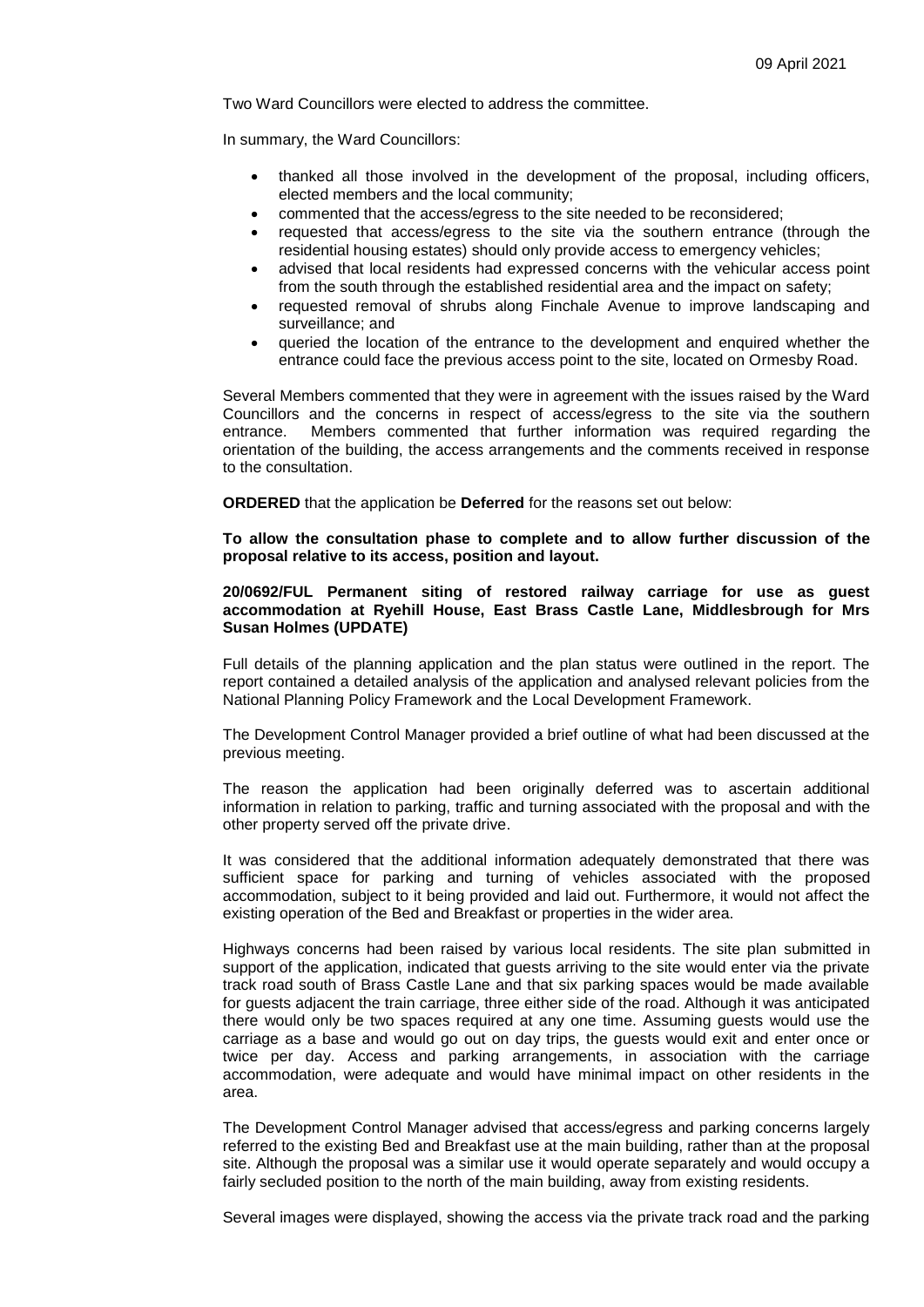spaces that would be available for use.

Officer recommendation was to approve the application, subject to conditions relating to the removal of the carriage, drainage, waste storage, vehicle parking and the carriage base.

A discussion ensued and Members commented that the development would prejudice the character and landscape of the local area and impact on the amenity of nearby residents. Members expressed concern in relation to the location of the carriage and its proximity to the Brass Castle Lane.

Members questioned whether the proposed carriage could be located elsewhere within the site, away from its junction with Brass Castle Lane. The Development Control Manager advised that the Applicant did not own the agricultural land adjoining the proposed development site and as such the location of the carriage may be restricted.

**ORDERED** that the application be **Refused** for the reasons outlined below:

# **Impact on the character of the area**

**In the opinion of the Local Planning Authority, the proposed railway carriage would serve to be an alien feature within the designated 'Special Landscape Area' detracting from the special scenic character and quality of the landscape and not reflecting the local scale and character of buildings in the area, and being visible from outside the immediate site, thereby being contrary to saved Local Plan Policy E21 (Special Landscape Areas). Furthermore, the proposed development in changing the character of the area would serve to have an adverse effect on the general amenities of occupiers of the approved residential property to the north of the site.**

#### **20/0742/FUL Change of use from car wash (sui generis) to retail unit Class E(a) at 436 Linthorpe Road Middlesbrough for Mr K Gafoor**

Full details of the planning application and the plan status were outlined in the report. The report contained a detailed analysis of the application and analysed relevant policies from the National Planning Policy Framework and the Local Development Framework.

Planning permission was sought to change the use of the previous car wash to a retail unit with associated parking.

The Applicant had submitted a sequential assessment to support the application, which had adequately demonstrated the site as being appropriate for the use and that retail premises could be located on the site without having a detrimental impact on the vitality and viability of the nearby local centre.

The site had been formerly used as a vehicle exhaust and tyre fitting garage and more recently as a car wash. Vehicular and pedestrian access was to the front of the site, from Linthorpe Road, with delivery access to the rear. The site was bounded to the north by a vacant plot, to the east by a highway with industrial uses beyond. A restaurant with residential properties above, a motor repair shop abut the site to the south and a public house was located to the west with commercial properties beyond. Access to the first floor flats, fronting onto Stonehouse Street, was taken from within the site.

The Development Control Manager advised that the proposal would remove access and parking for the four residential units at 4-12 Stonehouse Street and that there was an ongoing land ownership dispute relating to the site. Land ownership was not specifically a planning matter but what was important was that approval of one scheme did not undermine another on material planning grounds. Planning approval could be granted, but not necessarily implemented, if other legal restrictions prevented it from being lawful.

In respect of the parking and access provision for the nearby flats, an application for retrospective planning approval for a first floor extension to the flats and relocation of the access stairway had been submitted in 2018. The submitted plans included six parking spaces to the rear of the flats that were shown to be within the site boundary. The appropriate certificates had been completed with that submission indicating that the whole of the site was within the applicant's ownership. The application had been subsequently approved. The area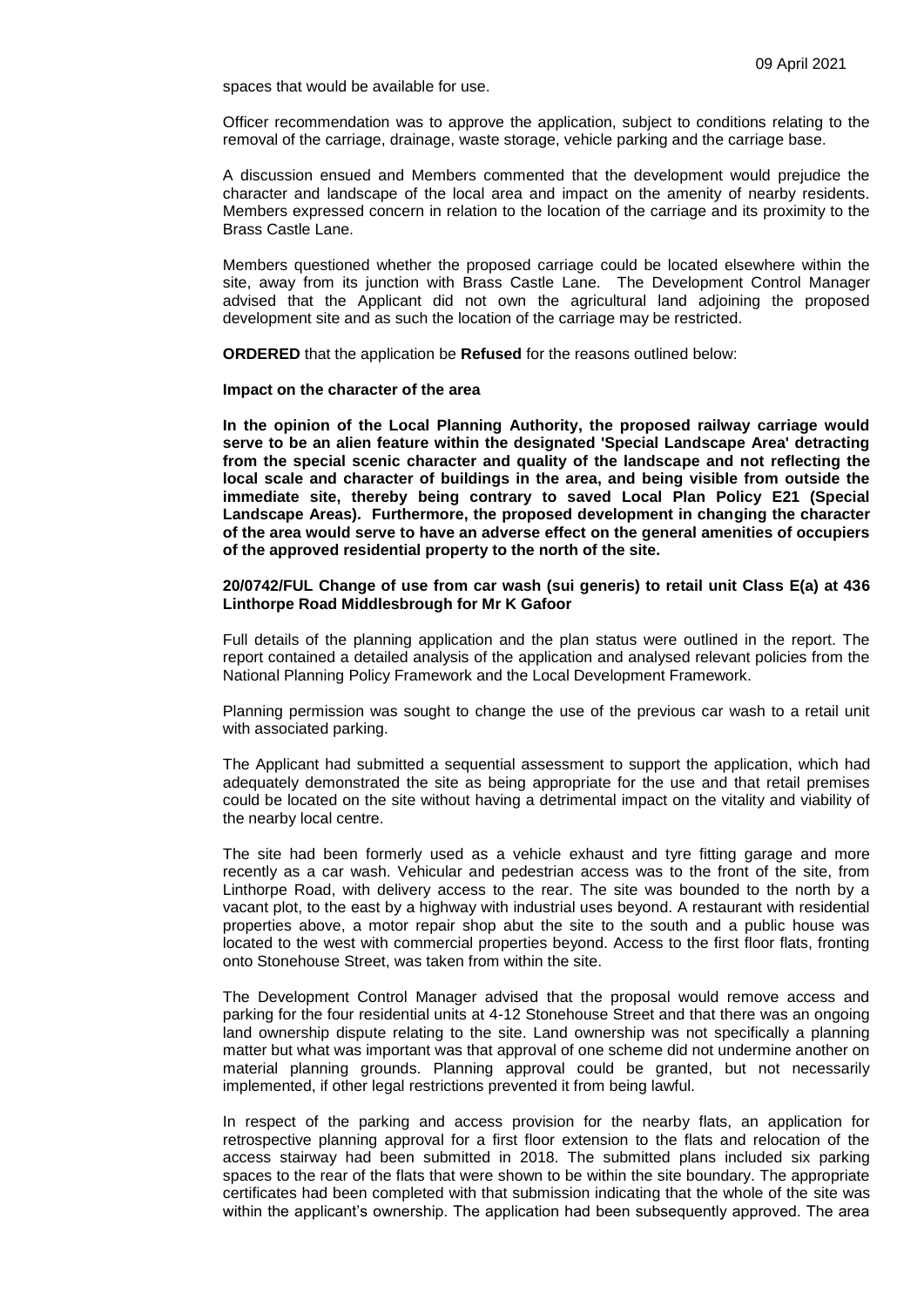where the parking spaces were located was now shown within the site boundary for the current application and the Applicant had completed the certificate indicating ownership of the site. It was understood that the current applicant did own the land and that the land dispute related to specific rights of use of land. Notwithstanding that, it was not possible for planning to resolve or provide an assessment over rights of use as that was a legal matter to be determined by the courts.

In that instance, there was a dispute over the area of vehicle parking which formed part of the previous approval for the flats at Stonehouse Street. If the outcome of the dispute determined that the land in question was not within the ownership of the Applicant for the proposal, then, that would result in a shortfall of five parking spaces associated with the supermarket use. The parking standards set out in the Teesside Design Guide were a maximum level and consideration had therefore been given to the potential impact of a short fall of five spaces on the surrounding highway network. The Council's Highway Officer had indicated that, due to its proximity to the Town Centre and sustainable forms of transport, there was an expectation that some customers would arrive by bus, walk or arrive on cycles. As such, the shortfall of five spaces would not have such a significant material impact on the free flow and safe movement of vehicles on the adjacent highways.

Consideration had been given to the issues raised by local residents and those issues had been addressed in the submitted report. It was considered that the proposal would not result in a significant increase in terms of noise and disturbance to local residents. Traffic generation information, provided with the application, had been considered and demonstrated that the proposal would not have an undue impact on the highway network.

The proposed change of use was considered to be in accordance with both local and national planning policies and the officer recommendation was to approve, subject to conditions. It was also advised that the inclusion of an additional condition would stipulate the submission of plans to show the layout of parking and pedestrian routes, to ensure reasonable pedestrian access.

In response to queries raised by Members in respect of parking provision, the Transport Development Engineer advised that the level of parking associated with the site was in accordance with the maximum requirements set out in the Teesside Highway Design Guide. In terms of maximum requirements, as a retail unit, it was commented that the development should provide no more than 26 parking spaces. The maximum standard of 26 parking spaces were shown in the plans and 5 car parking spaces were in dispute. Therefore, if 5 spaces were not provided, that would reduce the number of spaces to 21. It was commented that 21 spaces would still provide an adequate level of parking, given the location of the site.

A discussion ensued regarding parking provision. Several Members commented that, as additional parking provision could be accessible in the locality and there was an expectation that some customers would walk to the retail unit or arrive by bus, they would agreeable to approving the application if 21 spaces were provided. It was also hoped that providing that approval would assist in resolving the ongoing legal dispute.

**ORDERED** that the application be **Approved on Condition** for the reasons set out in the report and subject to the inclusion of an additional condition, outlined below:

# **Car and Cycle Parking Laid Out**

**Notwithstanding the approved plans, details of the parking layout and footpath arrangement within the site shall be submitted to and approved in writing by the Local Planning Authority prior to occupation of the building. The layout as approved by this condition shall be laid out on site prior to the use hereby approved being open to the public and shall thereafter be retained in perpetuity unless otherwise agreed in writing by the Local Authority.** 

**Reason: To ensure a satisfactory form of development and in the interests of highway safety having regard for policies CS5 and DC1 of the Local Plan and sections 9 and 12 of the NPPF.**

**20/0760/FUL Erection of pergola with glass panels to side over outdoor seating area to front at 249 Acklam Road, Middlesbrough for Mr Shaun Crake**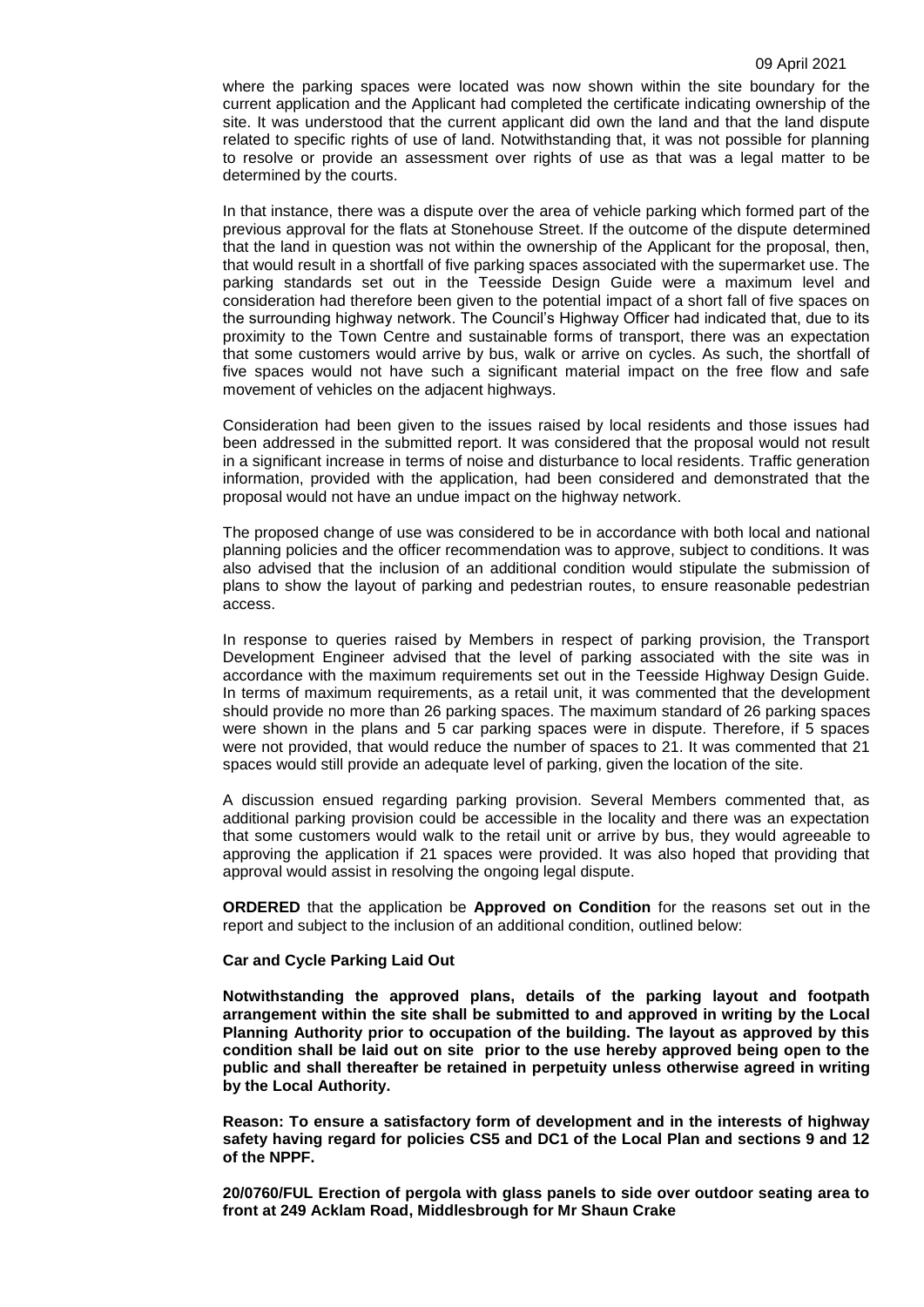Full details of the planning application and the plan status were outlined in the report. The report contained a detailed analysis of the application and analysed relevant policies from the National Planning Policy Framework and the Local Development Framework.

The application site was a drinking establishment located in the Acklam Local Centre. Planning permission was sought for the erection of a partial glass balustrade and pergola type roof around and over the existing raised drinking area to the front of the property.

The application site was a two storey end of terrace property located in a row of commercial properties within the Acklam Road Local Centre.

Planning permission for use as a café/bar (A3/A4) had been granted in April 2019 and the use was in operation. The application site occupied the ground floor of a two storey property with a separate residential flat above. The property originally had an open area to the front with retaining wall to the side, which served as parking for the shop that previously operated from the site. The forecourt had subsequently been built up to make it level to provide an outdoor seating area for the current use, that part of the development had been approved retrospectively in February 2020.

Planning permission was now sought to partially enclose the raised seating area with a three quarter height glass balustrade and a polycarbonate roof with timber supports.

Following the usual consultation process, three objections had been received. The comments related to issues such as loss of privacy, noise and disturbance and parking issues. It was commented that many of the objections raised referred to the permissions that had previously been granted. It was commented however, that as the proposal would provide an enclosed seating area, the levels of noise and disturbance could occur for longer periods of time.

The proposal had been assessed against local policy and guidance and was considered to be an acceptable form of development that would not have any notable effect on the character of the area, would serve to contain an outdoor seating area and, given its design and relationship to surrounding properties, would not have any significant impact on the amenity of occupiers of nearby properties above the existing situation.

The Development Control Manager advised that the proposal was recommended for approval.

A Member raised a query in respect of the access to the residential flat above. In response, the Development Control Manager advised that concerns had been raised by officers and the positioning of the proposed balustrade had been amended from its initial submission to leave the access path to the flat outside of the balustrade area, which would now serve to provide a direct and demarcated access to the flat.

A discussion ensued and Members commented that the proposal would improve the appearance of the establishment and reduce the levels of noise and disturbance by utilising screening.

**ORDERED** that the application be **Approved on Condition** for the reasons set out in the report.

# 20/46 **APPLICATIONS APPROVED BY THE HEAD OF PLANNING**

The Head of Planning submitted details of planning applications which had been approved to date in accordance with the delegated authority granted to him at Minute 187 (29 September 1992).

#### **NOTED**

### 20/47 **ANY OTHER URGENT ITEMS WHICH IN THE OPINION OF THE CHAIR, MAY BE CONSIDERED.**

The Development Control Manager provided Members with information on the outcome of an appeal, which had recently been submitted by Persimmon Homes.